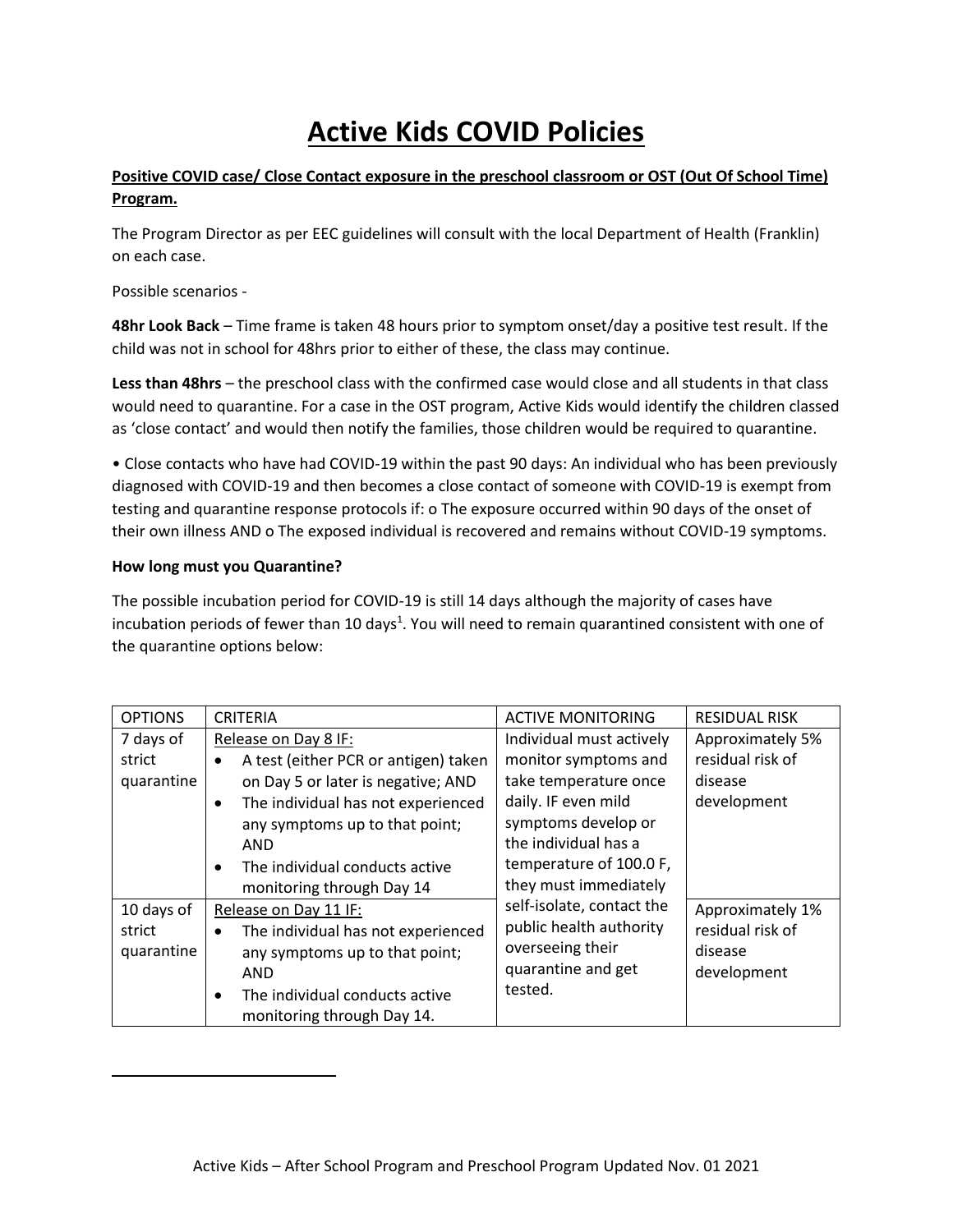|                                    | No test is necessary under this<br>$\bullet$<br>option                                                                                                                                                                                                      |                                             |                           |
|------------------------------------|-------------------------------------------------------------------------------------------------------------------------------------------------------------------------------------------------------------------------------------------------------------|---------------------------------------------|---------------------------|
| 14 days of<br>strict<br>quarantine | Release on Day 15 IF:<br>The individual has experienced<br>ANY symptoms during the<br>quarantine period EVEN if they<br>have a negative COVID-19 test; OR<br>The individual indicates they are<br>٠<br>unwilling or unable to conduct<br>active monitoring. | No additional active<br>monitoring required | Maximal risk<br>reduction |

# **Definition of a close contact**

Close contacts are defined as individuals who have been within 6 feet of a COVID-19 positive individual while indoors, for at least 15 minutes during a 24-hour period.<sup>[3] [4]</sup> Please note that the at-risk exposure time begins 48 hours prior to symptom onset (or time of positive test if asymptomatic) and continues until the time the COVID-19 positive individual is isolated.

3 Note: To be a close contact, the 15 minutes must occur within a 24-hour period. Multiple brief or transitory interactions (less than a minute) throughout the day are unlikely to result in 15 minutes of cumulative contact and do not meet the definition of close contact. 4 CDC definition of Close Contact. Available at: https://www.cdc.gov/coronavirus/2019-ncov/community/schoolschildcare/operationstrategy.html

### **WHILE YOU ARE IN QUARANTINE YOU SHOULD FOLLOW THESE INSTRUCTIONS:**

- 1. Do not leave your home except for urgent medical care. If you must leave your home for urgent medical care, wear a mask, such as a cloth mask, or a surgical mask if one is available. Call the healthcare provider before you go and tell them that you are quarantined due to COVID-19 exposure. For the protection of others, you should **not take public transportation, ride shares (e.g. Uber or Lyft), or taxis to get to your healthcare provider.**
- 2. Wear a mask, such as a cloth mask, or a surgical mask if one is available, if you must be in contact with other people. Maintain a distance of six feet from others; when this is not possible, limit your time being closer to people to five minutes or less.
- 3. Do not have any visitors in your home.
- 4. Maintain six feet of distance from other people in your home. If absolutely necessary, have one person help you and do not have contact with other people in your home. Wear a mask, such as a cloth mask, or a surgical mask if one is available, when in the same room as that person. In addition, try to maintain a distance of six feet from others; when this is not possible, limit your time being closer to people to five minutes or less.
- 5. If at all possible, use a separate bedroom and bathroom. Do not share towels or bed sheets/blankets with other people in your home. If you have to use a bathroom that other people use, make sure to wipe down all touched surfaces with a disinfectant after every use.
- 6. Do not share eating or drinking utensils. Wash utensils normally in a dishwasher or by hand with warm water and soap.
- 7. Cover your mouth and nose with a tissue when coughing or sneezing and throw tissues away in a lined waste container. Then wash your hands.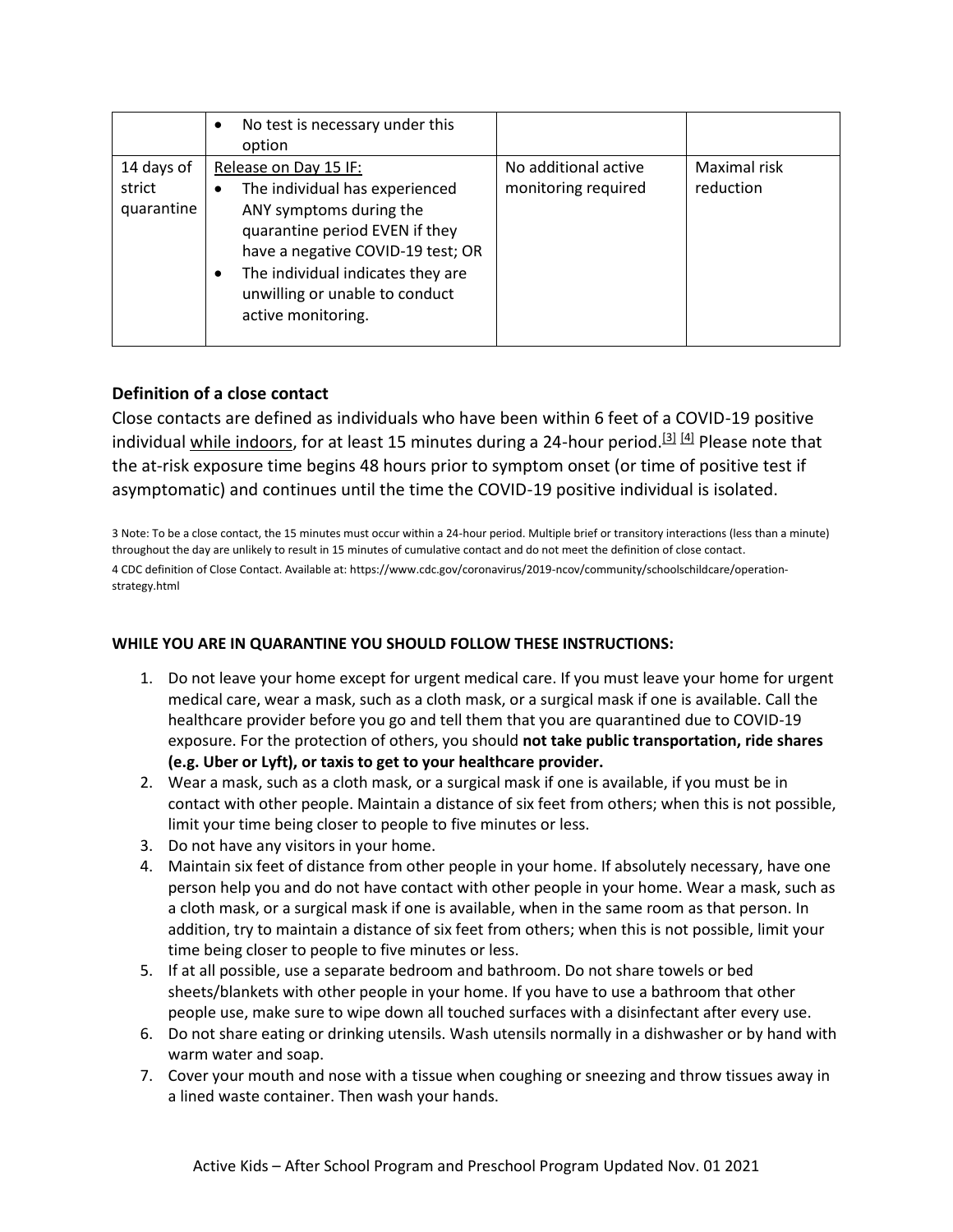8. Wash your hands frequently using soap and water for at least 20 seconds each time you wash. If soap and water are not available, use an alcohol-based hand sanitizer that contains at least 60% alcohol.

#### **ANYONE YOU HAVE COME IN CONTACT WITH (INCLUDING ANYONE IN YOUR HOME) SHOULD:**

- 1. Wash their hands with soap and water for at least 20 seconds often. If soap and water are not available, they should use an alcohol-based hand sanitizer that contains at least 60% alcohol.
- 2. Wear a mask, such as a cloth mask, or a surgical mask if one is available. They should be careful to only touch the parts of the mask that go around the ears or behind the head. Do not touch the front of the mask. They should wash their hands immediately after taking the mask off. In addition, they should try to maintain a distance of six feet from you; when this is not possible, limit their time being closer to you to five minutes or less.
- 3. Wear disposable gloves if they have to have direct contact with your body fluids (saliva/spit, mucous, urine, feces, vomit) or handle your dirty laundry. Remove the gloves carefully without touching the outside of the gloves, throw the gloves away, and wash their hands with soap and water or an alcohol-based hand rub.

# **ANYONE YOU HAVE COME IN CONTACT WITH (INCLUDING ANYONE IN YOUR HOME) SHOULD REMAIN AWARE OF THEIR HEALTH AND WATCH THEMSELVES FOR:**

- a fever (temperature over 100.0 degrees). They should take their temperature in the morning and at night.
- other symptoms such as a cough, difficulty breathing, shortness of breath, chills, muscle or body aches, fatigue, sore throat, headache, congestion or runny nose, new onset loss of taste or smell, nausea or vomiting, or diarrhea.

**IF ANYONE YOU CAME INTO CONTACT WITH HAS ANY OF THESE SYMPTOMS, THEY SHOULD GO [GET](https://www.mass.gov/info-details/about-covid-19-testing)  [TESTED](https://www.mass.gov/info-details/about-covid-19-testing) AND THEN STAY HOME WHILE THEY WAIT FOR RESULTS.** If they need to seek medical care, they should call their healthcare provider before they go and tell them that they may have been exposed to COVID-19.

#### **OTHER ADVICE TO KEEP YOUR GERMS FROM SPREADING:**

- 1. Your disposable gloves, tissues, masks and other trash should be put in a bag, tied closed, and put with other household trash.
- 2. Your laundry may be done in a standard washing machine using warm water and detergent. Bleach may be used but is not needed. Do not shake out the dirty laundry.
- 3. Surfaces in the home that you touch or that become dirty with your body fluids (saliva/spit, mucous, urine, feces, vomit) should be cleaned and disinfected with a household disinfectant according to the label directions. Wear gloves while cleaning.
- 4. Your bathroom should be cleaned every day using a household disinfectant according to the directions on the label. Wear gloves while cleaning.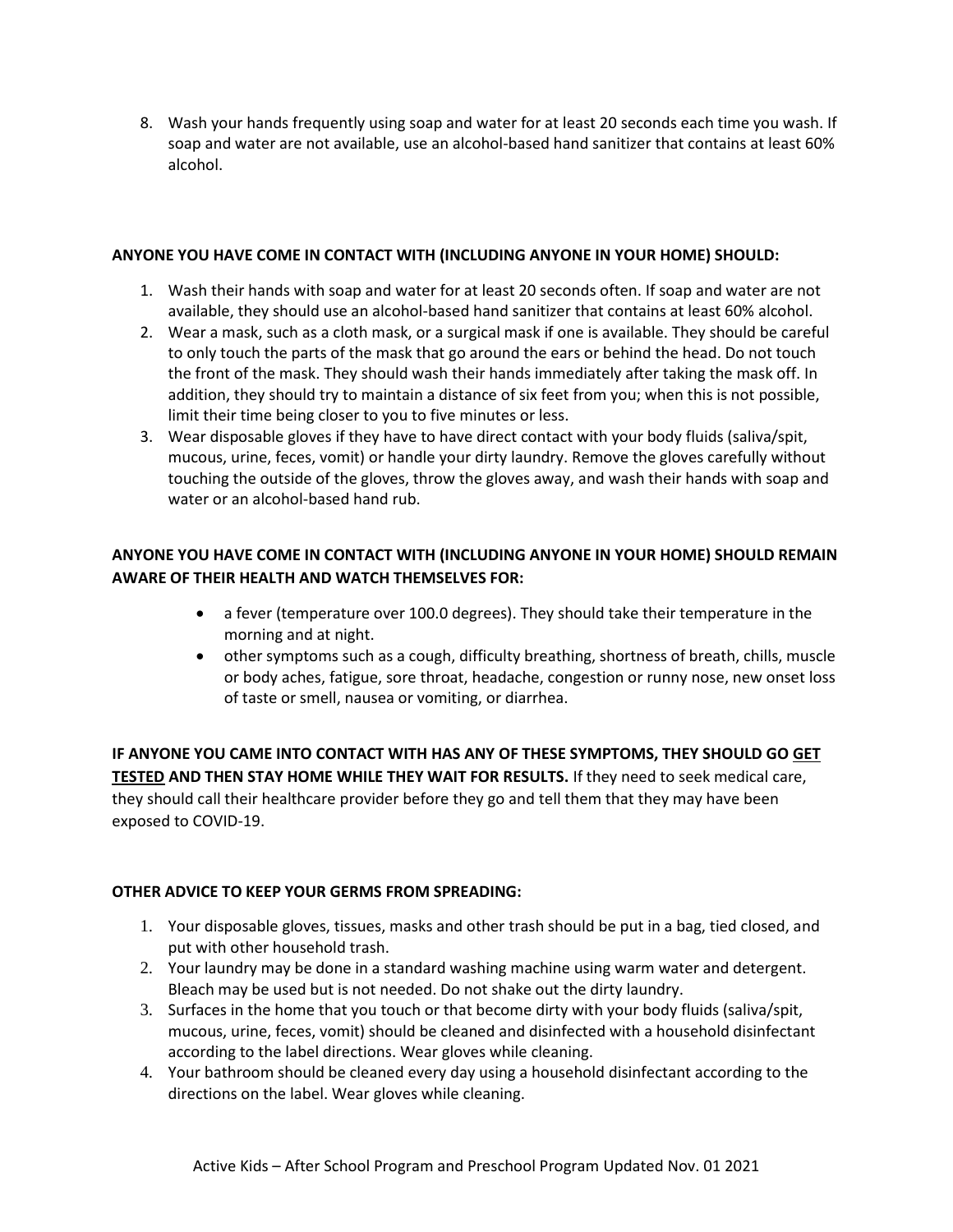#### **WHEN SHOULD YOU TEST?**

Below is the full list of symptoms for which caregivers should monitor their children, and staff should monitor themselves. **1, 2**

**Unvaccinated individuals and any close contacts** presenting these symptoms should follow testing and quarantine response protocols as outlined in the first part of this document.

**Vaccinated individuals who are not close contacts** should follow the testing and quarantine response protocols if they are experiencing symptoms in bold. These individuals may also seek clinical guidance to assess the need for PCR testing if they have other symptoms on this list.

1 Massachusetts DPH, Testing of Persons with Suspect COVID-19. (2020, May 13). 2 https://www.cdc.gov/coronavirus/2019-ncov/symptoms-testing/symptoms.ht

#### **COVID-19 SYMPTOMS LIST:**

- **Fever (100.0° Fahrenheit or higher), chills, or shaking chills**
- **Difficulty breathing or shortness of breath**
- **New loss of taste or smell**
- **Muscle aches or body aches**
- Cough (not due to other known cause, such as chronic cough)
- Sore throat, *when in combination with other symptoms*
- Nausea, vomiting, or diarrhea *when in combination with other symptoms*
- Headache *when in combination with other symptoms*
- Fatigue, *when in combination with other symptoms*
- Nasal congestion or runny nose (not due to other known causes, such as allergies) *when in combination with other symptoms*

#### **RETURN TO SCHOOL POST-SYMPTOMS WITH NEGATIVE TEST**

Individuals may return to school after they:

- Have received a negative PCR test result for COVID-19. Note: So long as the individual is not a close contact, if a medical professional makes an alternative diagnosis for the COVID-19-like symptoms, the individual may use this recommendation (e.g., for influenza or strep pharyngitis) in lieu of a PCR test.
- Have improvement in symptoms
- Have been without fever for at least 24 hours without the use of fever-reducing medications.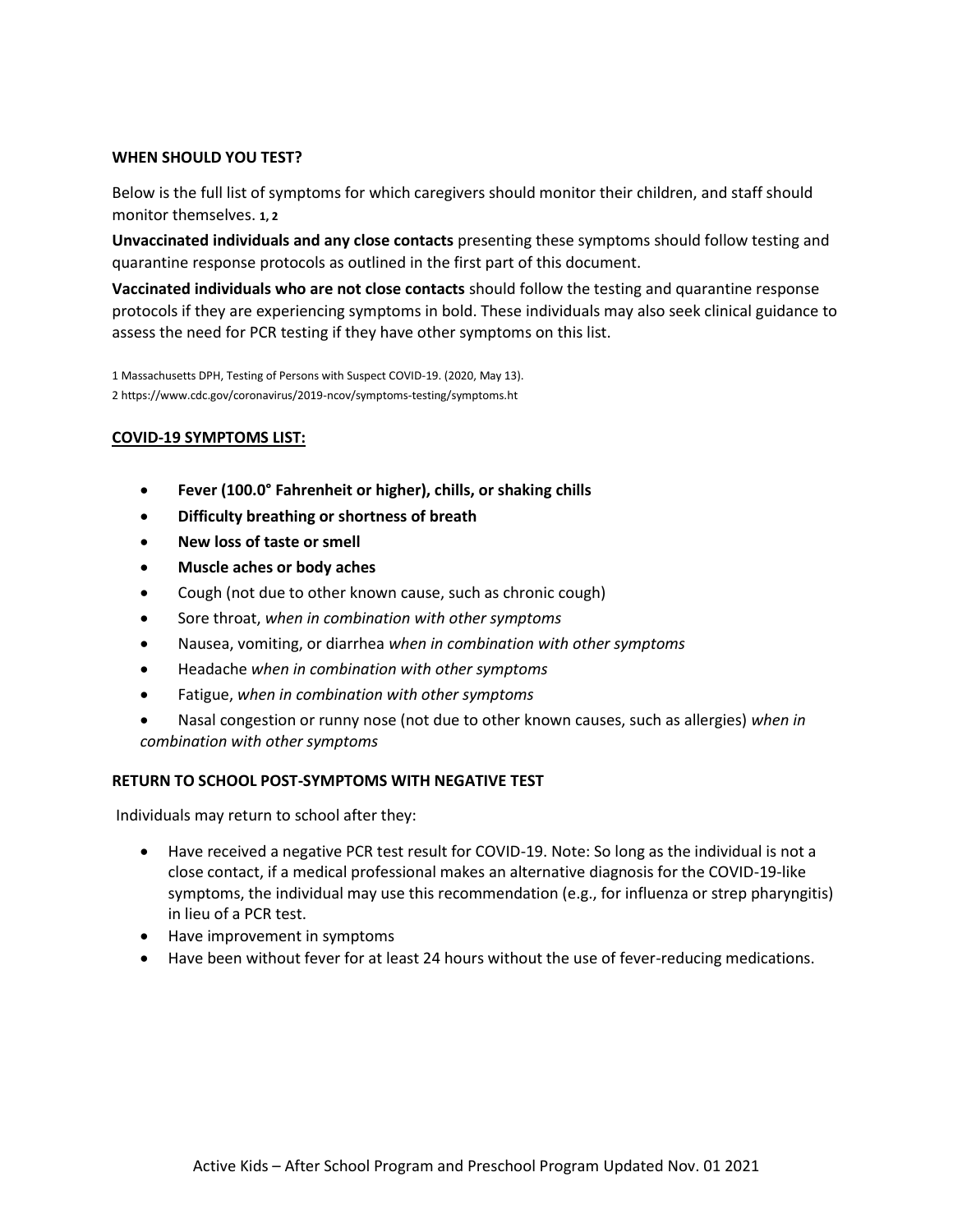#### **TESTS ACCEPTED BY ACTIVE KIDS.**

To ensure consistency and best practice, tests are required to be conducted by a registered health professional and processed with a report produced. The tests can be either PCR or antigen. **We do not accept home tests.**

Fee COVID testing is available through the EEC, please see last page of this document for details. **We highly encourage you to use this service, please visit the website for location availability as some restrictions do apply.**

#### **Covid Travel Policy**

Active Kids follow's the current recommendations of the CDC as detailed below. To return to Active Kids Preschool or OST program a negative COVID Test will be required if unvaccinated.

"For those who are [traveling while unvaccinated,](https://nam12.safelinks.protection.outlook.com/?url=https%3A%2F%2Fwww.cdc.gov%2Fcoronavirus%2F2019-ncov%2Ftravelers%2Ftravel-during-covid19.html%23unvaccinated-people&data=04%7C01%7Cchansom%40adirondackclub.com%7Cef5c8902f5d34e2b21d708d987795451%7C59a1db4176694bb3b6d21ea9494f8641%7C0%7C0%7C637689777440913306%7CUnknown%7CTWFpbGZsb3d8eyJWIjoiMC4wLjAwMDAiLCJQIjoiV2luMzIiLCJBTiI6Ik1haWwiLCJXVCI6Mn0%3D%7C1000&sdata=uc1UC%2B8YKzqsYETR55eFje14K2BpyloY2W3fURVtbvM%3D&reserved=0) the agency advises getting tested for COVID-19 one to three days before your departure, wearing a mask during your trip, and getting tested three to five days after your travel while also staying home and self-quarantining for seven days

#### **Mask Policy**

Active Kids is licensed by the EEC who strongly encourage the wearing of masks by children aged 2 and older and is mandatory for children 5 years and above whilst indoors.

It is Active Kids policy that masks should be worn by all staff and all children (regardless of vaccination status) within Preschool and the OST (Out of School Time) programs.

Masks are not worn during outdoor activities, sport and fitness activities, and swim.

By federal public health order, all children over the age of two and staff are required to wear masks on childcare transportation.

#### **Health Checks**

Families are required to conduct health checks each day before their child arrives at Active kids. If you child has any of the following symptoms, please keep them home.

- Fever (100 .0° and higher), feverish, had chills
- Difficulty breathing
- Gastrointestinal distress (nausea, vomiting, or diarrhea)
- New loss of taste or smell
- Has had close contact with a COVID-19 positive individual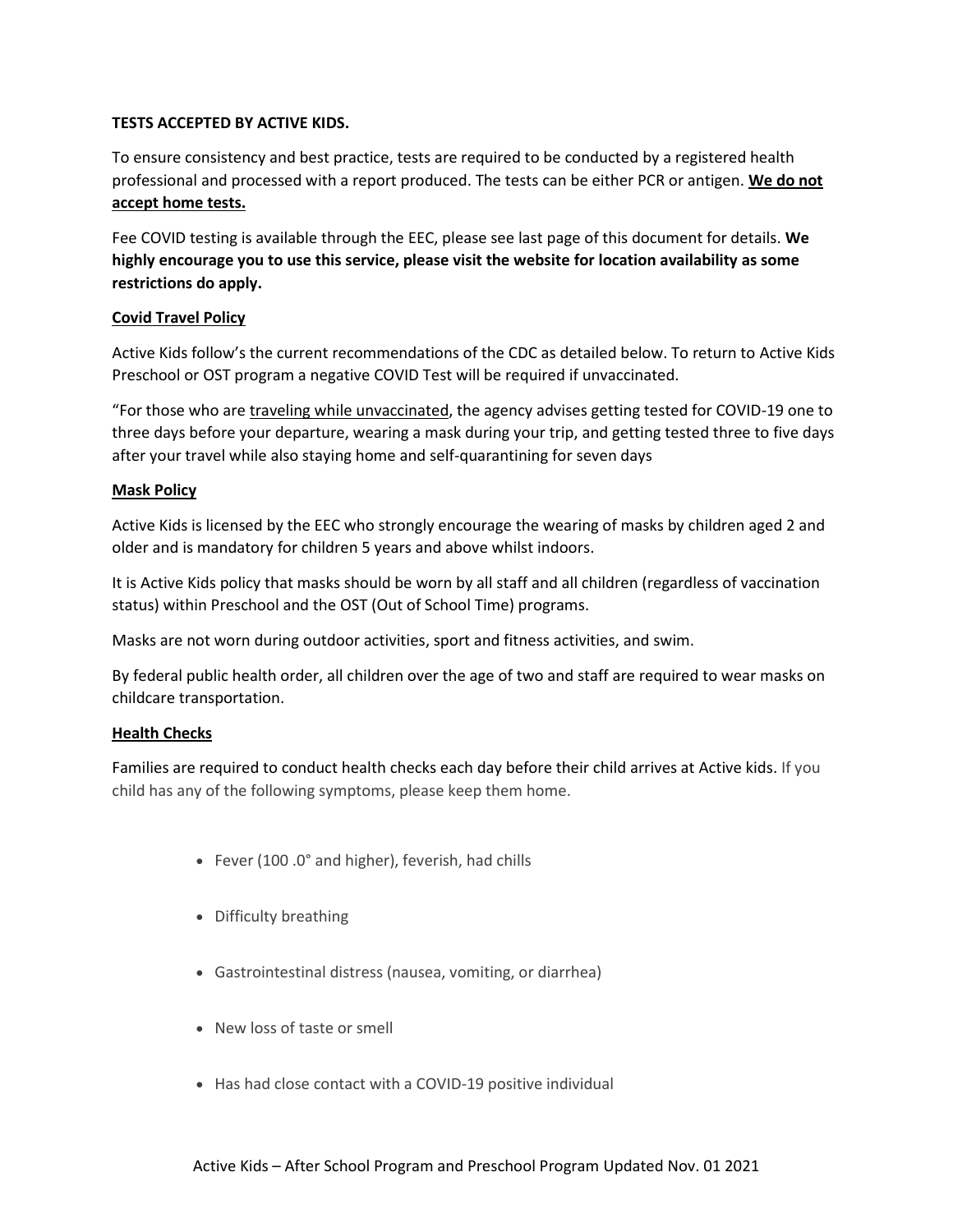#### **Changes to Policy.**

Active Kids regularly reviews its COVID policies, consults with Health professionals, follows guidance from the state and monitors the level of outbreaks in the local school system.

Families will be notified in writing of any changes to Active Kids COVID policies.

#### **DAYS LOST QUARANTINE.**

When you are required to quarantine due to exposure at the Active Kids Preschool or OST program, a credit will be issued for the days missed.

#### **WHAT IS ACTIVE KIDS DOING TO PREVENT AN OUTBREAK OF COVID WITHIN OUR PROGRAM?**

Below is a list of protocols we have in place to help prevent and limit the spread should COVID enter the classroom or After School Program.

- Wearing of masks by students and staff indoors.
- All teachers and OST staff are vaccinated.
- Frequent hand hygiene.
- Staggered snack to allow for spacing.
- Promote physical distancing when indoors by the arrangement of the activities.
- Daily sanitizing of the Children's Center.
- The Adirondack Club has made a significant investment, completely replacing, and upgrading the preschool / Children's Center HVAC system during the summer.